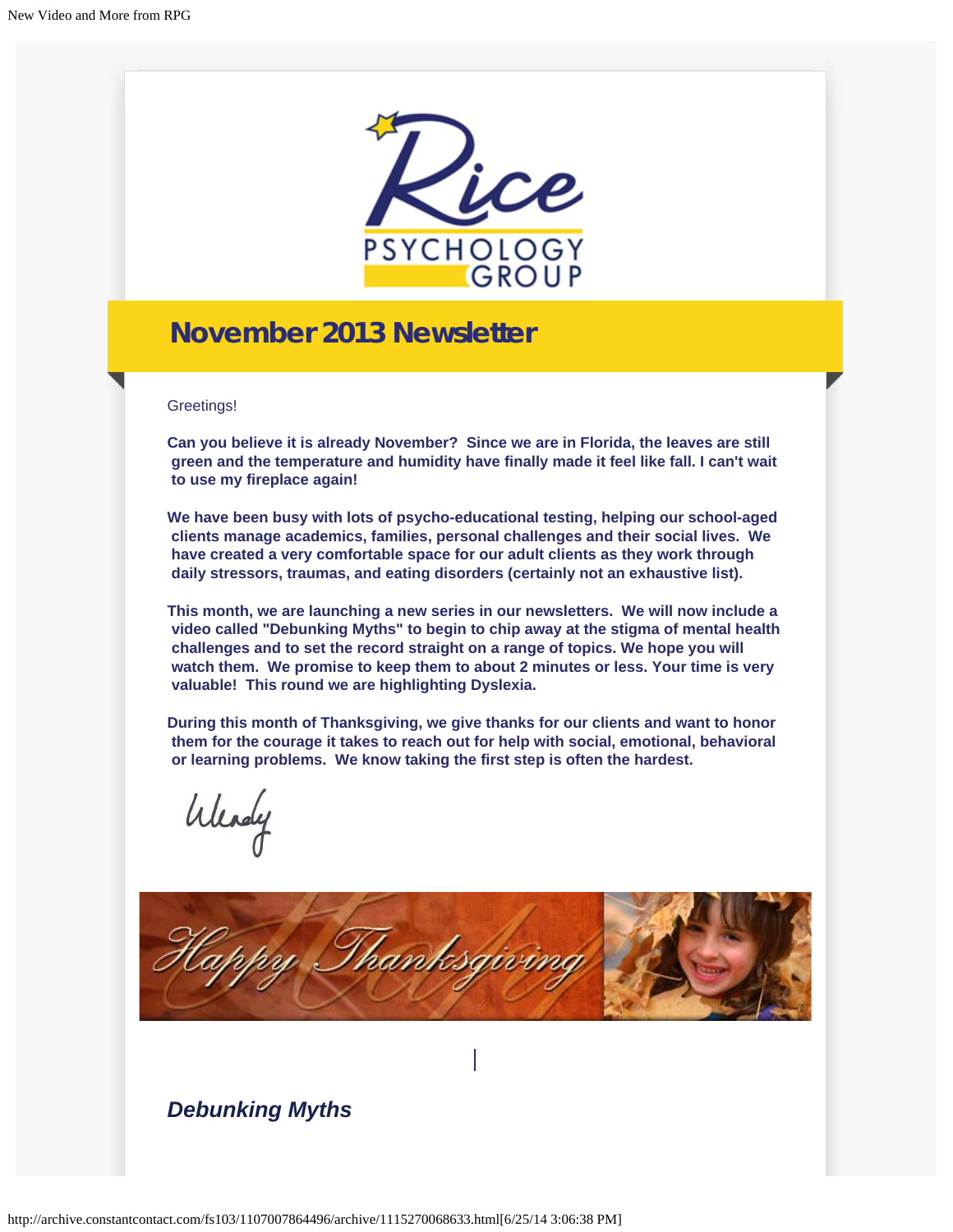

[Dr. Wendy Rice Debunks Myths of](http://www.youtube.com/watch?v=kZasnnBYbKo) **Dyslexia** 

Rethinking Dyslexia

 $\mathcal{L}(\mathcal{A},\mathcal{A})=\mathcal{L}(\mathcal{A},\mathcal{A})=\mathcal{L}(\mathcal{A},\mathcal{A})=\mathcal{L}(\mathcal{A},\mathcal{A})=\mathcal{L}(\mathcal{A},\mathcal{A})=\mathcal{L}(\mathcal{A},\mathcal{A})=\mathcal{L}(\mathcal{A},\mathcal{A})=\mathcal{L}(\mathcal{A},\mathcal{A})=\mathcal{L}(\mathcal{A},\mathcal{A})=\mathcal{L}(\mathcal{A},\mathcal{A})=\mathcal{L}(\mathcal{A},\mathcal{A})=\mathcal{L}(\mathcal{A},\mathcal{A})=\mathcal{$ 

## *Recent Events*

**It has been a great month for members of the Rice Psychology Team. Dr. Rice was honored to be the panel expert following the "The Big Picture: Rethinking Dyslexia", which was presented in Tampa October 10, 2013 as part of a national campaign sponsored by Learning Ally, Decoding Dyslexia and Yale Center for Dyslexia & Creativity. For more information,**

 **see <https://www.facebook.com/DecodingDyslexiaFL>**

**Last Thursday, November 7th, 2013, Dr. Rice presented to about 50 people attending the Florida Council for Independent Schools ([www.fc](http://www.fcis.org/?utm_source=November+2013+Newsletter&utm_campaign=Nov+2013+Newsletter&utm_medium=archive) [is.org](http://www.fcis.org/?utm_source=November+2013+Newsletter&utm_campaign=Nov+2013+Newsletter&utm_medium=archive)) conference in Orlando. She offered strategies and accommodations for students with ADHD, SLD, Anxiety and Depression in private school settings. The video of this presentation will soon be available on our website.**



**Dr. Melissa DeGeso-Jones was interviewed for an A&E Biography documentary about the Valessa Robinson murder case in Tampa several years ago. Her expertise in trauma was sought out in a discussion about the psychological components of how a young girl murders her mother.**

**Dr. DeGeso-Jones also attended "Saving Our Innocence", a human trafficking educational forum that was hosted by the Alpha Kappa Alpha sorority at Blake High School. The information presented eye-opening facts about the human trafficking industry including the following:**

- **Human Trafficking is a 32 billion dollar per year industry.**
- **Florida is one of the top three human trafficking destinations in the US - Tampa Bay is a human trafficking hub.**